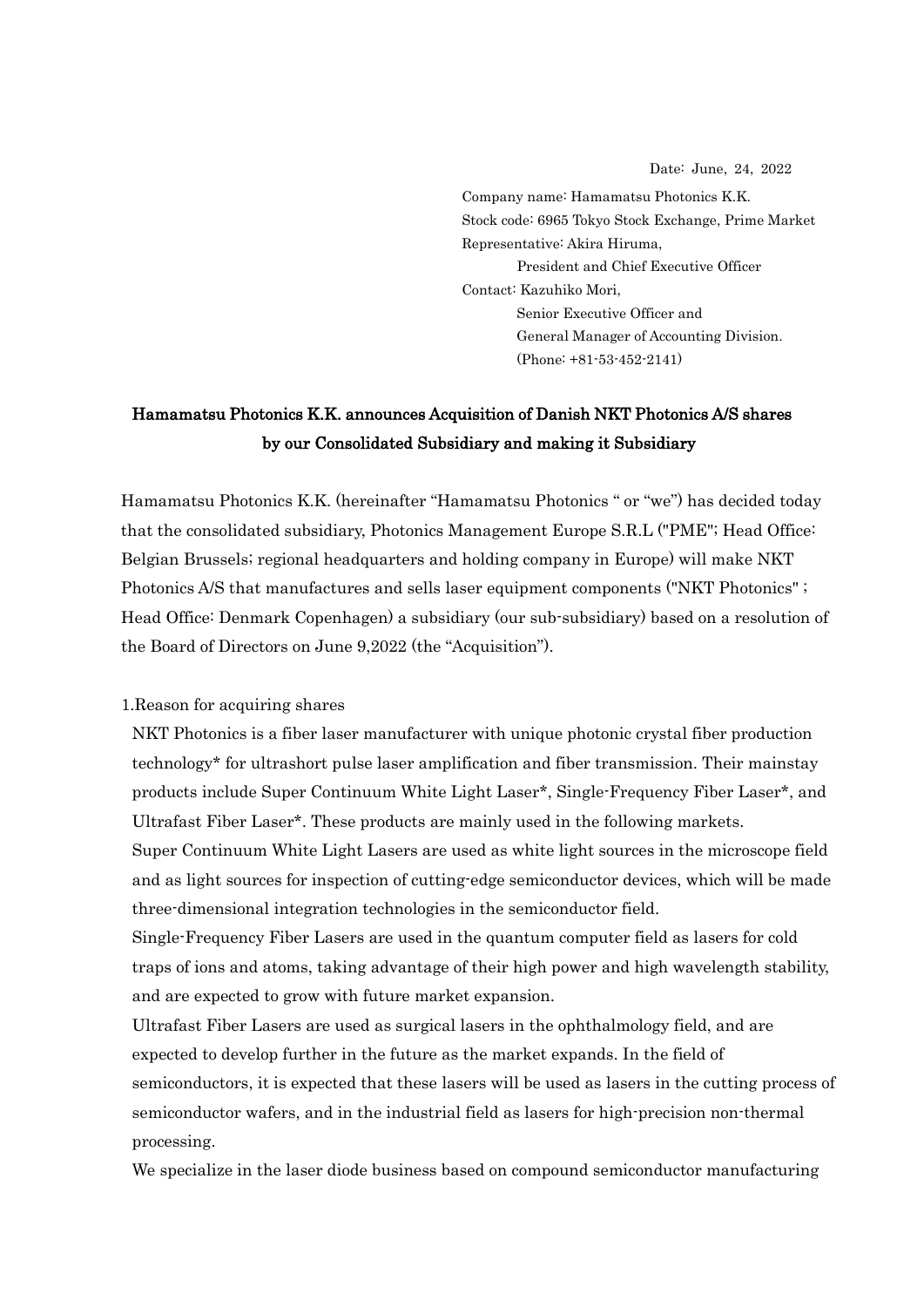technology, and have a complementary relationship with NKT Photonics, which specializes in fiber lasers. As we expand our laser application business in the future, NKT Photonics' product lineup will be important position. In particular, fiber lasers, which can be made compact and lightweight, are the most attractive laser technologies, and we look forward to further expansion in the field of applications.

\*Super Continuum White Light Laser : A high brightness laser light source with a wide spectral width

\*Single-Frequency Fiber Laser : Extremely Wavelength Stable Fiber Laser

\*Ultrafast Fiber Laser : Laser with an Extremely Short Pulse Width of Femtoseconds to Picoseconds

\*Photonic Crystal Fiber : Fiber technology that enables amplification and fiber transmission of ultrashort pulse laser light using hollow corestructure fiber

## 2.Overview of Subsidiaries (PME) to Acquire Shares

| (1)               | Company Name      | Photonics Management Europe S.R.L                   |  |
|-------------------|-------------------|-----------------------------------------------------|--|
| (2)               | Address           | Chaussee de la Hulpe 120, 1000 Bruxelles, Belgium   |  |
| (3)               | Title/Name of     | Akira Hiruma (President & CEO)                      |  |
|                   | Representative    |                                                     |  |
| $\left( 4\right)$ | Description of    | Regional headquarters and holding company in Europe |  |
|                   | <b>Businesses</b> |                                                     |  |
| (5)               | Share Capital     | 273 million Euros (39.284 billion yen)              |  |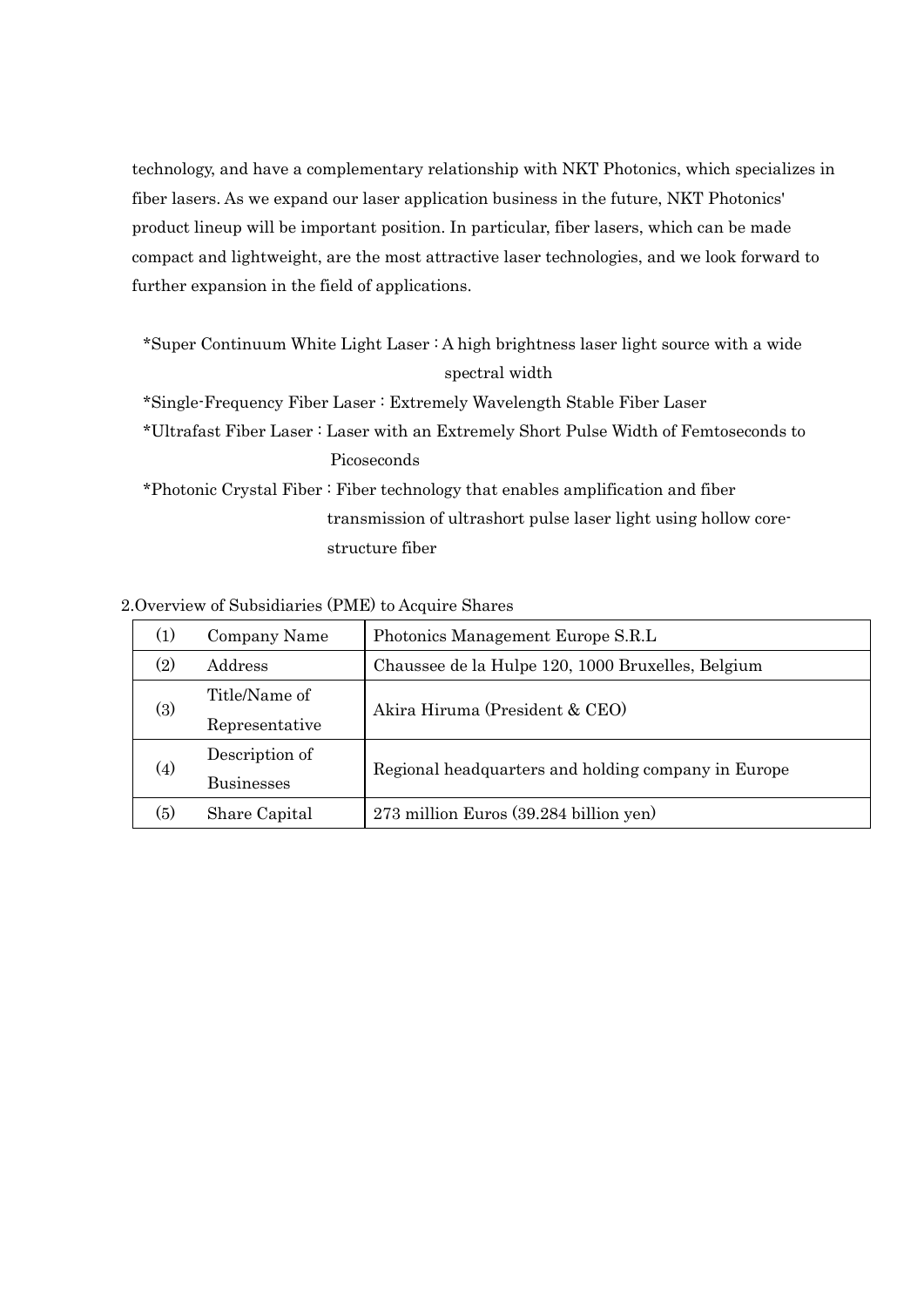| (1)                     | Company Name            | NKT Photonics A/S                                                |                                    |                                                                                   |                                                               |
|-------------------------|-------------------------|------------------------------------------------------------------|------------------------------------|-----------------------------------------------------------------------------------|---------------------------------------------------------------|
| Registered<br>(2)       |                         | Blokken 84, 3460 Birkerod, Denmark                               |                                    |                                                                                   |                                                               |
|                         | Address                 |                                                                  |                                    |                                                                                   |                                                               |
| (3)                     | Title/Name of           | Basil Garabet (President & CEO)                                  |                                    |                                                                                   |                                                               |
|                         | Representative          |                                                                  |                                    |                                                                                   |                                                               |
| (4)                     | Description of          | Development, manufacture and sale of high-quality optical fibers |                                    |                                                                                   |                                                               |
|                         | <b>Businesses</b>       | and laser technology                                             |                                    |                                                                                   |                                                               |
| (5)                     | Share Capital           | 2.0 million Euro (0.2 billion yen)                               |                                    |                                                                                   |                                                               |
| (6)                     | Date of                 | November, 2000                                                   |                                    |                                                                                   |                                                               |
|                         | Incorporation           |                                                                  |                                    |                                                                                   |                                                               |
|                         | Major                   | <b>NKT A/S(100%)</b>                                             |                                    |                                                                                   |                                                               |
| (7)                     | shareholders and        |                                                                  |                                    |                                                                                   |                                                               |
|                         | ratio of shares         |                                                                  |                                    |                                                                                   |                                                               |
|                         | Relationship            | Capital                                                          | Not applicable.                    |                                                                                   |                                                               |
|                         |                         | relationship                                                     |                                    |                                                                                   |                                                               |
| (8)                     | between Listed          | Personnel                                                        | Not applicable.<br>Not applicable. |                                                                                   |                                                               |
|                         | company and the         | relationship                                                     |                                    |                                                                                   |                                                               |
|                         | company                 | <b>Business</b>                                                  |                                    |                                                                                   |                                                               |
|                         |                         | relationship                                                     |                                    |                                                                                   |                                                               |
| (9)                     |                         |                                                                  |                                    | Consolidated Operating Results and Financial Position of the Company for the Last |                                                               |
|                         | Three Years*            |                                                                  |                                    |                                                                                   |                                                               |
|                         | Fiscal year end         | FY2019                                                           |                                    | FY2020                                                                            | FY2021                                                        |
|                         | Consolidated net assets | 7.4 million Euros                                                |                                    | $\triangle$ 3.7 million Euros                                                     | $\triangle$ 11.2 million Euros                                |
|                         |                         | $(1.064 \text{ billion yen})$                                    |                                    |                                                                                   | $(\triangle 532$ million yen) $(\triangle 1.611$ billion yen) |
| Consolidated total      |                         | 142.5 million Euros                                              |                                    | 138.1 million Euros                                                               | 151.5 million Euros                                           |
| assets                  |                         | $(20.505\text{ billion yen})$                                    |                                    | $(19.872$ billion yen)                                                            | $(21.800 billion$ yen)                                        |
| Consolidated net assets |                         | 0.49 Euros                                                       |                                    | $\Delta 0.24$ Euros                                                               | $\Delta 0.74$ Euros                                           |
| per share               |                         | $(70 \text{ yen})$                                               |                                    | $(\Delta 34 \text{ yen})$                                                         | $(\triangle 106$ yen)                                         |
| Consolidated net sales  |                         | 74.6 million Euros                                               |                                    | 69.9 million Euros                                                                | 80.1 million Euros                                            |
|                         |                         | $(10.734 \text{ billion yen})$                                   |                                    | $(10.058 \text{ billion yen})$                                                    | $(11.526 \text{ billion yen})$                                |
| Consolidated operating  |                         | 4.7 million Euros                                                |                                    | $\triangle$ 9.5 million Euros                                                     | $\triangle$ 7.1 million Euros                                 |
| income                  |                         | $(676$ million yen $)$                                           |                                    | $(\triangle 1.367 \text{ billion yen})$                                           | $(\triangle 1.021$ billion yen)                               |

3.Ovewview of the subsidiary (NKT Photonics) to be transferred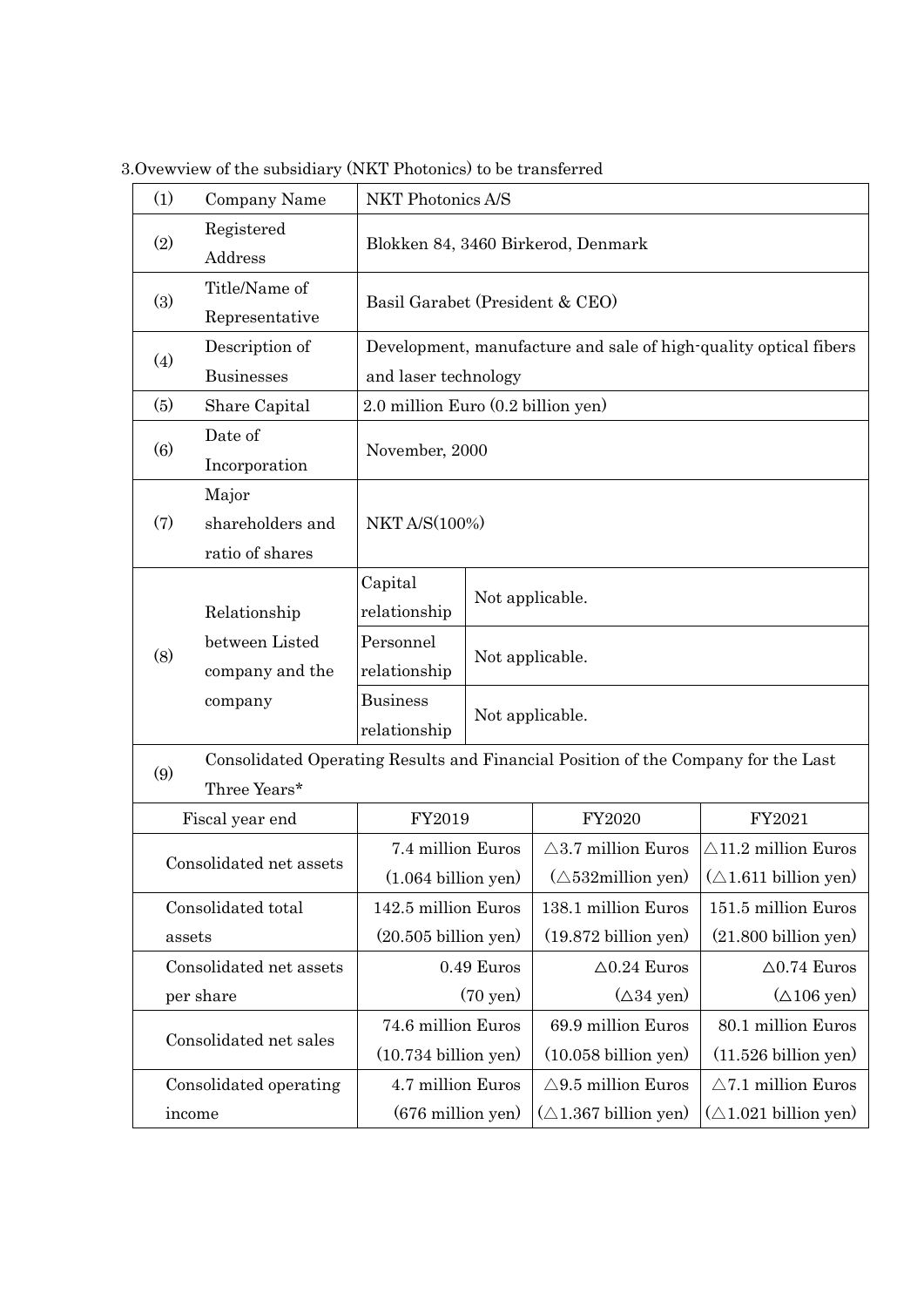| Profit attributable to       | 2.5 million Euros           | $\triangle$ 11 million Euros                                                    | $\triangle$ 7.8 million Euros |
|------------------------------|-----------------------------|---------------------------------------------------------------------------------|-------------------------------|
| owners of parent             | $(359 \text{ million yen})$ | $(\triangle 1.582 \text{ billion yen})$ $(\triangle 1.122 \text{ billion yen})$ |                               |
| <b>Consolidated Earnings</b> | $0.16$ Euros                | $\triangle$ 0.72 Euros                                                          | $\Delta 0.51$ Euros           |
| per share                    | $(23 \text{ yen})$          | $(\Delta 103 \text{ yen})$                                                      | $(\Delta 73 \text{ yen})$     |

\*In February 2022, NKT Photonics partially carved out the sensing businesses, and the consolidated results of operations and financial position include those sensing businesses.

4.Overview of the Counterparty to the Share Acquisition

| (1)  | Company Name          | NKT A/S                                                     |                 |  |
|------|-----------------------|-------------------------------------------------------------|-----------------|--|
| (2)  | Address               | Vibeholms Alle 20, 2605 Brondby, Denmark                    |                 |  |
| (3)  | Title/Name of         | Alexander Kara (President & CEO)                            |                 |  |
|      | Representative        |                                                             |                 |  |
| (4)  | Description of        | Manufacture and sale of power cables and wires              |                 |  |
|      | <b>Businesses</b>     |                                                             |                 |  |
| (5)  | Share Capital         | 115.4 million Euros (16.606 billion yen)                    |                 |  |
| (6)  | Date of Incorporation | August, 1891                                                |                 |  |
| (7)  | Net assets            | 1.1599 billion Euros (166.909 billion yen)                  |                 |  |
| (8)  | Total assets          | 2.5534 billion Euros (367.434 billion yen)                  |                 |  |
|      | Major shareholders    |                                                             |                 |  |
| (9)  | and ratio of shares   | The Seller has not provided consent to disclose information |                 |  |
|      | Relationship between  | Capital                                                     | Not applicable. |  |
|      |                       | relationship                                                |                 |  |
|      |                       | Personnel                                                   |                 |  |
| (10) |                       | relationship                                                | Not applicable. |  |
|      | listed company and    | <b>Business</b>                                             | Not applicable. |  |
|      | the company           | relationship                                                |                 |  |
|      |                       | Relevant Status                                             |                 |  |
|      |                       | to Relevant                                                 | Not applicable. |  |
|      |                       | Party                                                       |                 |  |